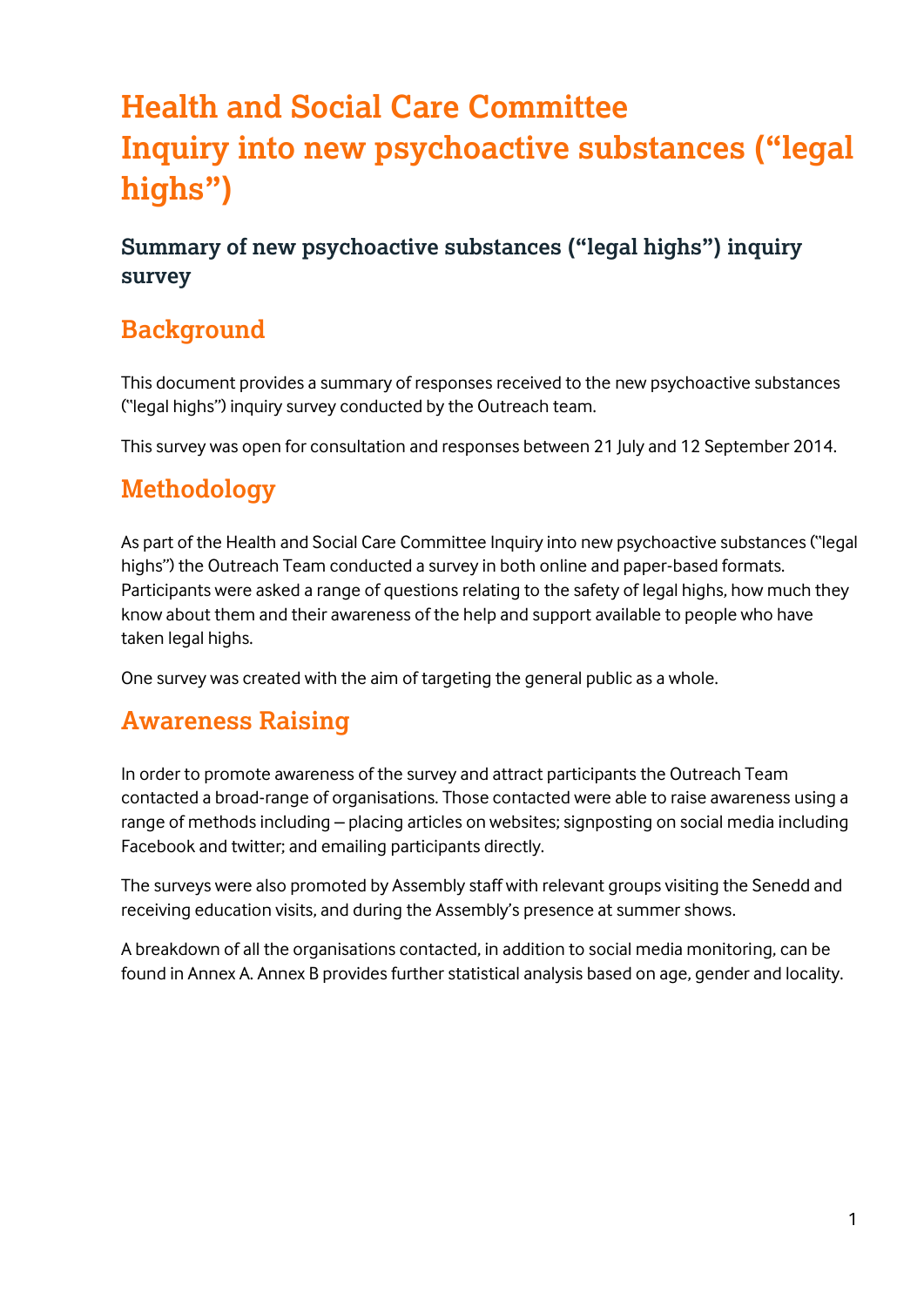### **Key Statistics**

**1,072** Total number of survey responses received

## **Geographical Summary of Responses**

**Number of survey responses broken down by local authority area**

*Total: 965*

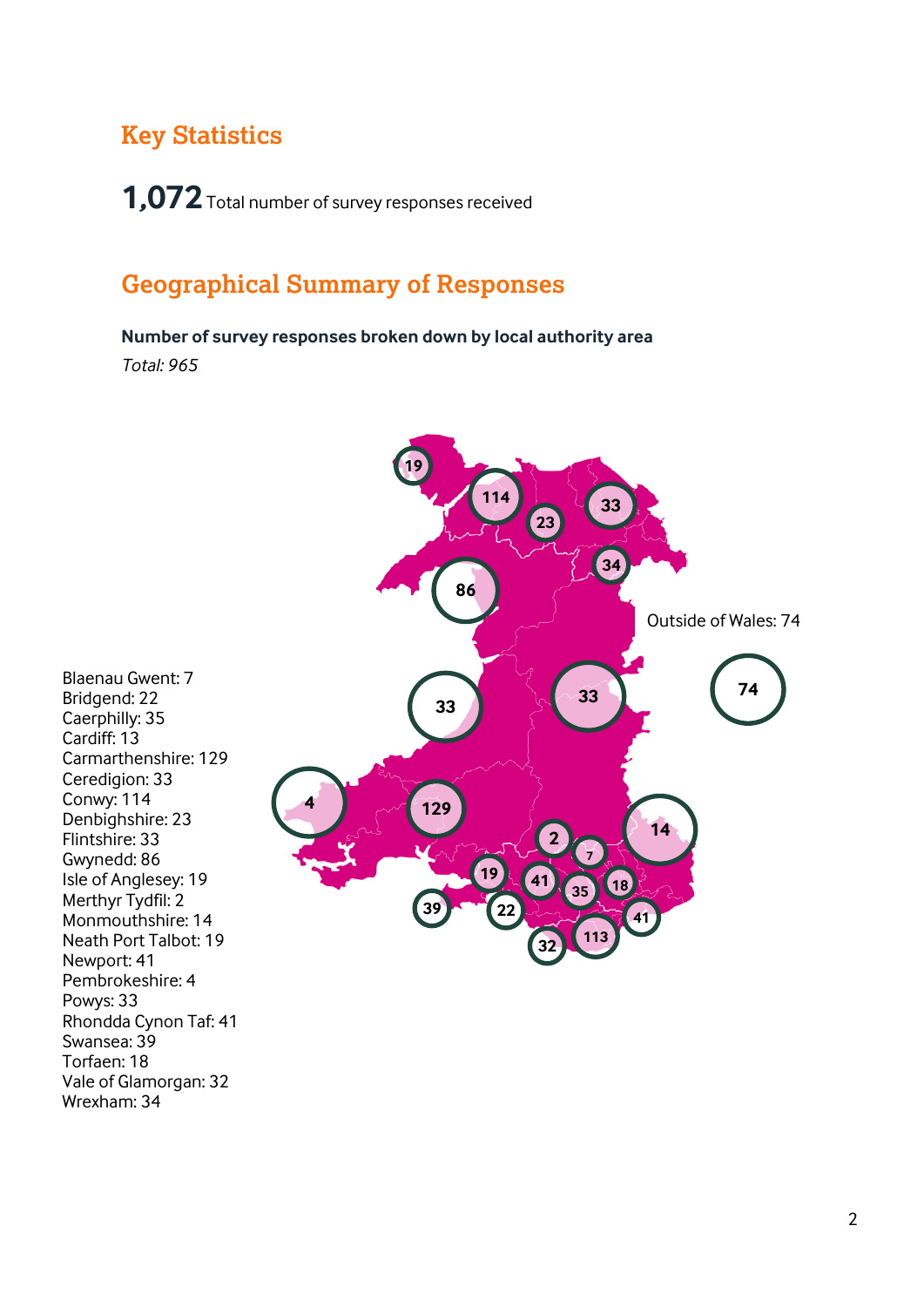# **Summary of Responses**

**Question 1 – New psychoactive substances – more commonly known as "legal highs" – are substances which have been created to copy the effects of illegal drugs. Because they are newly created, they are not automatically controlled under the laws that apply to illegal drugs. Slang names for legal highs include: Pandora's Box, Magic Dragon, Monkey Dust, Plant Food, Bath Salts and Exodus Damnation.** 

#### **Before reading the information above, did you know what a legal high was?**

- Yes: **81.92% (866)**
- No: **9.36% (99)**
- Not sure: **8.70% (92)**

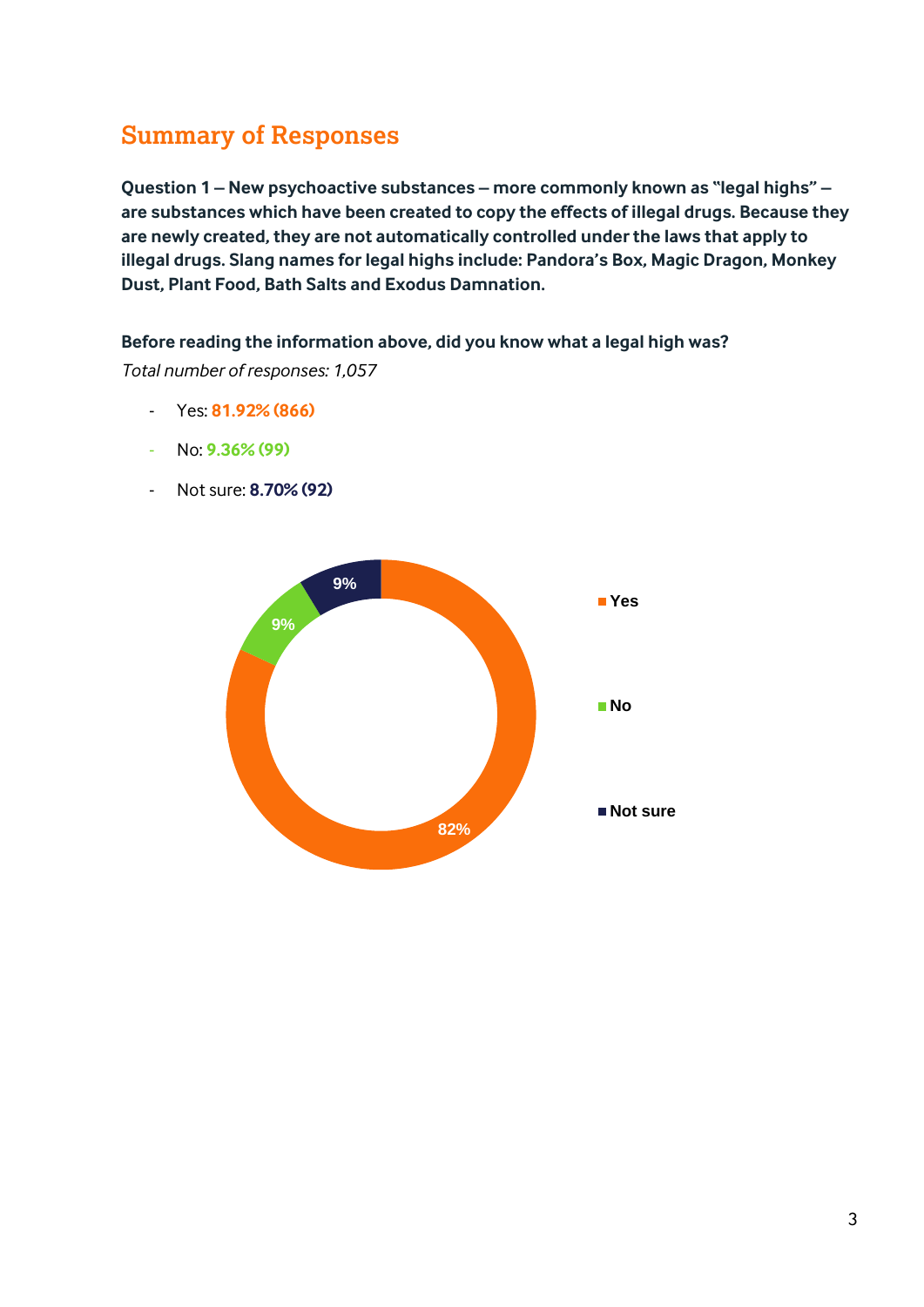#### **Question 2 – Where did you learn about legal highs? (Please tick all that apply)**



- Through the media: **56.87% (571)**
- Through friends: **33.76% (339)**
- Through personal experience: **12.75% (128)**
- Though substance misuse education in schools/colleges: **21.22% (213)**
- Through the workplace: **21.02% (211)**
- Through the internet/own research: **18.82% (189)**
- Other: **7.07% (71)**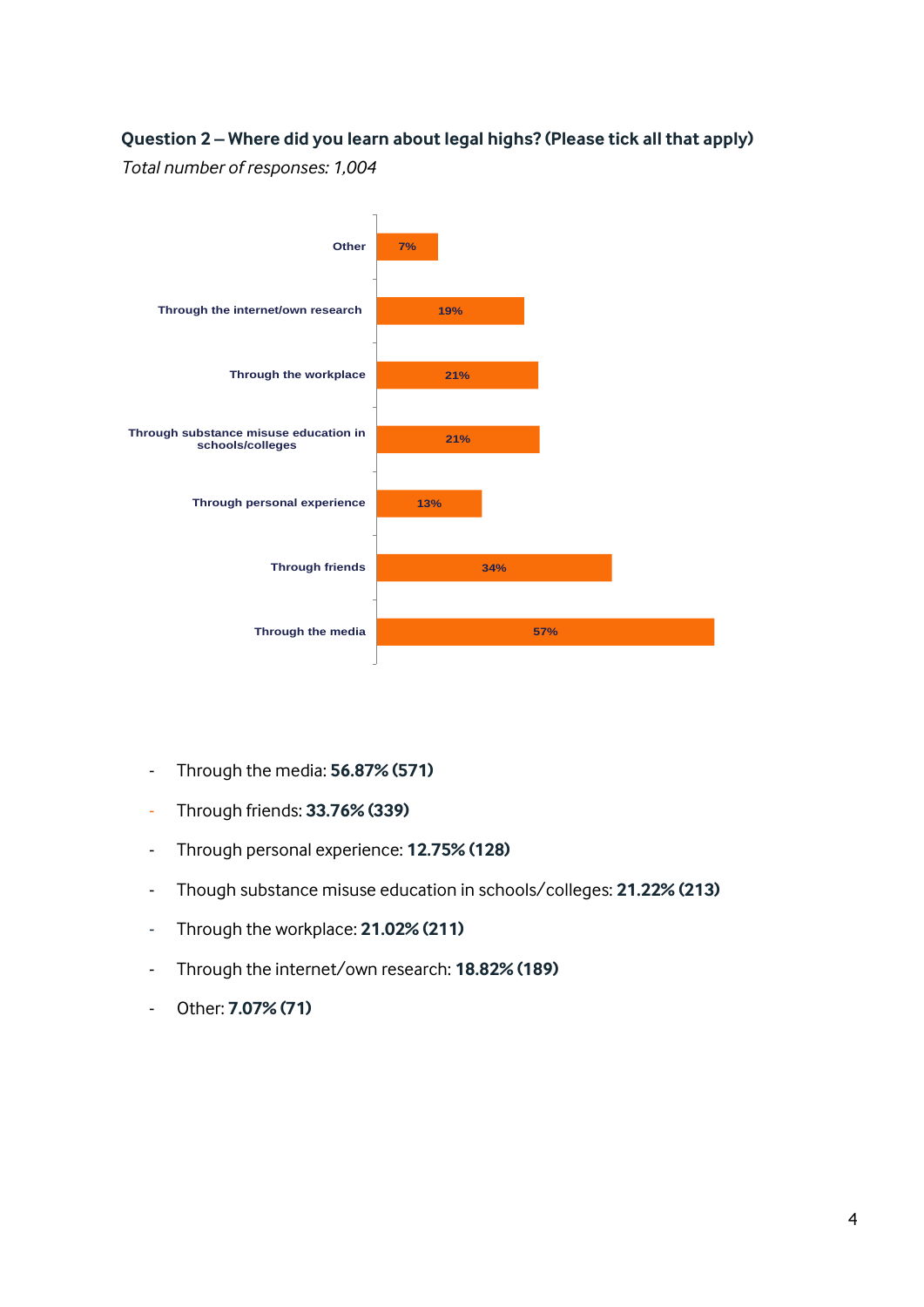#### **Comments – Other**

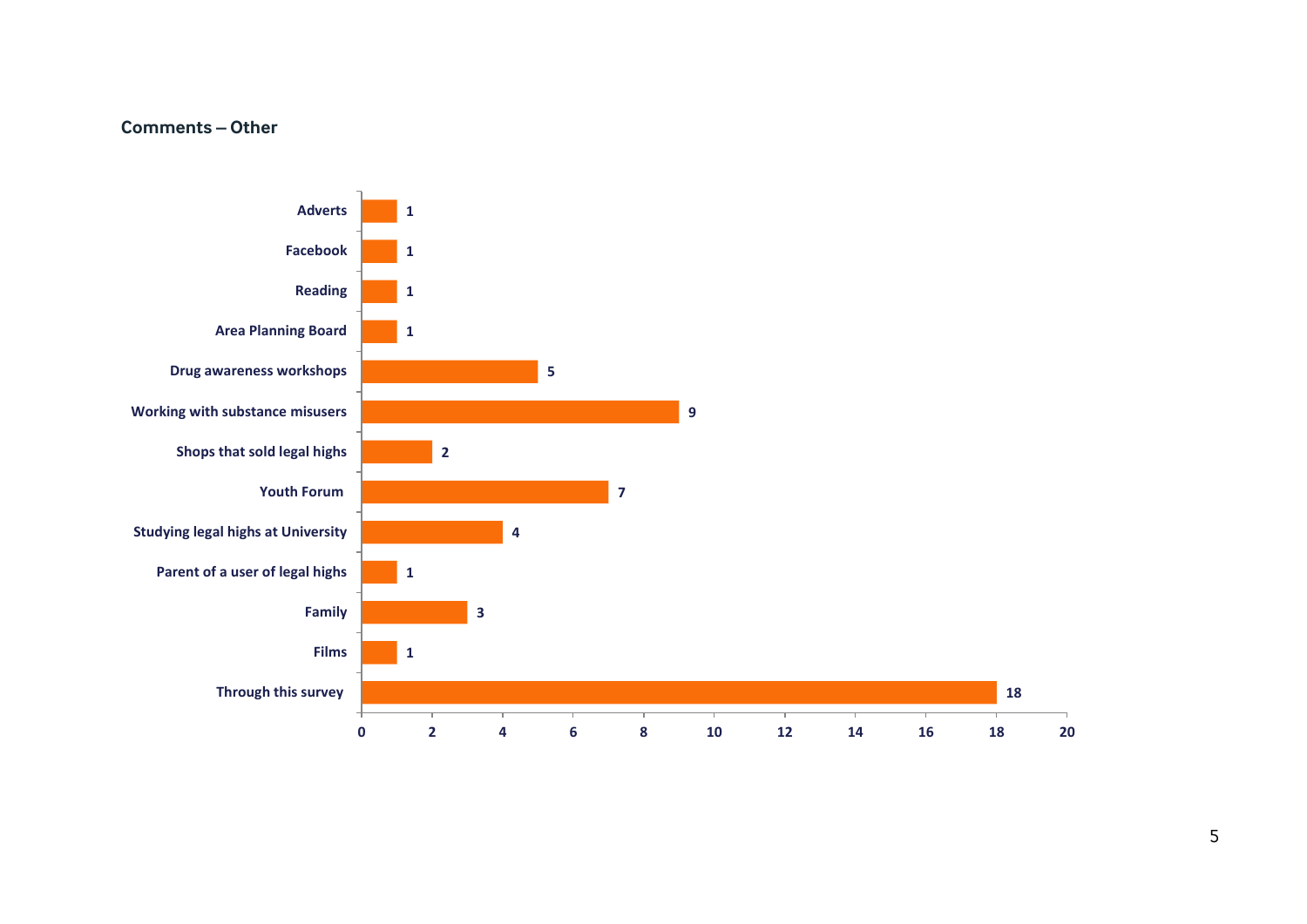### **Question 3 – Have you, or anyone you know, ever been offered legal highs?**

*Total number of responses: 1,060*

- Yes: **46.32% (491)**
- No: **51.88% (550)**
- Prefer not to say**: 1.79% (19)**



#### **Question 4 – Have you ever taken a legal high?**

- Yes: **15.99% (169)**
- No: **81.65% (863)**
- Prefer not to say: **2.36% (25)**

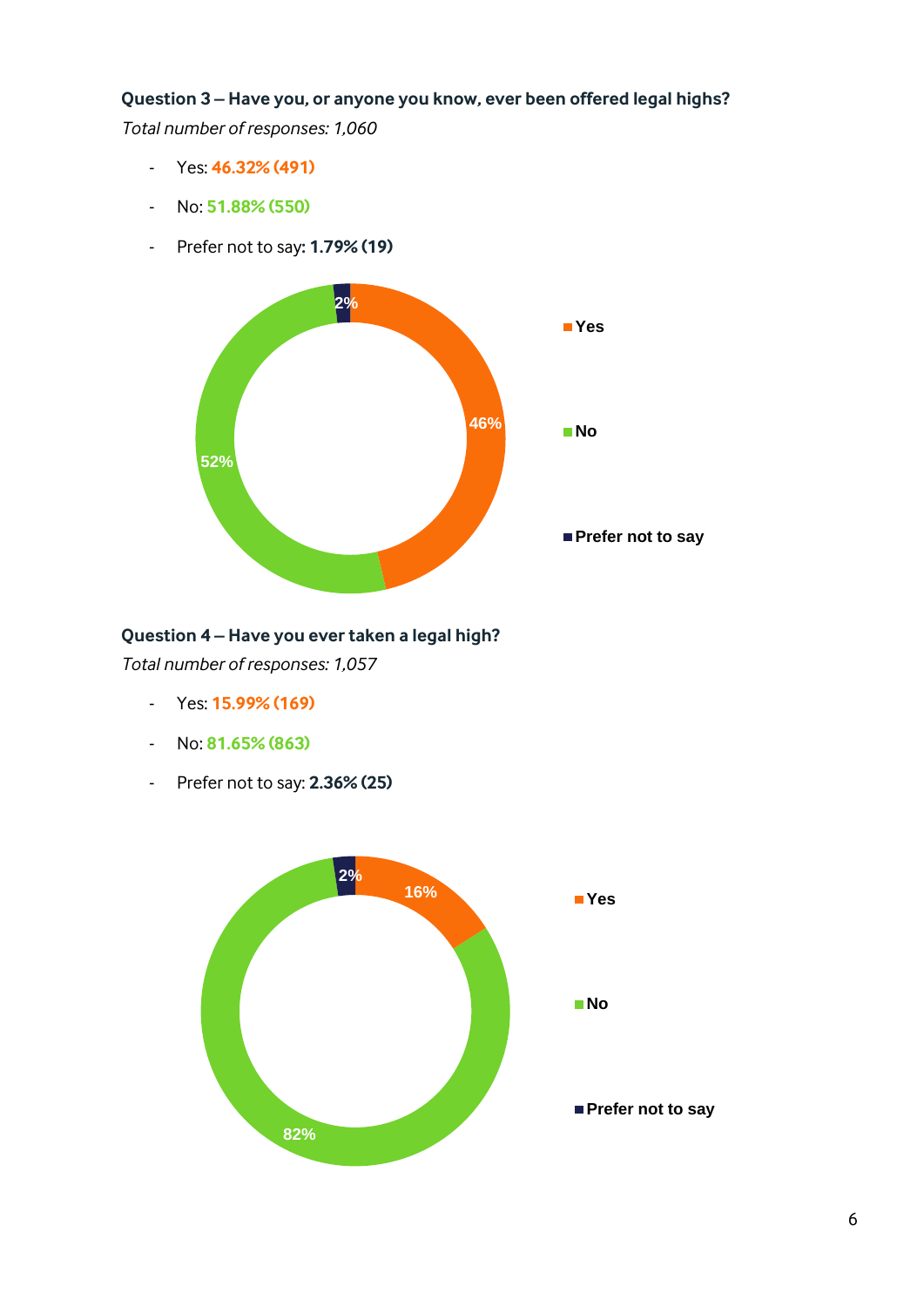**Question 5 – Please indicate whether or not you strongly agree; agree; disagree; strongly disagree or don't know, with the following statements.**

*"I would know where to look if I wanted to obtain legal highs"*

- Strongly agree: **23.42% (243)**
- Agree: **30.20% (312)**
- Disagree: **16.17% (167)**
- Strongly disagree: **20.62% (213)**
- Don't know: **9.49% (98)**

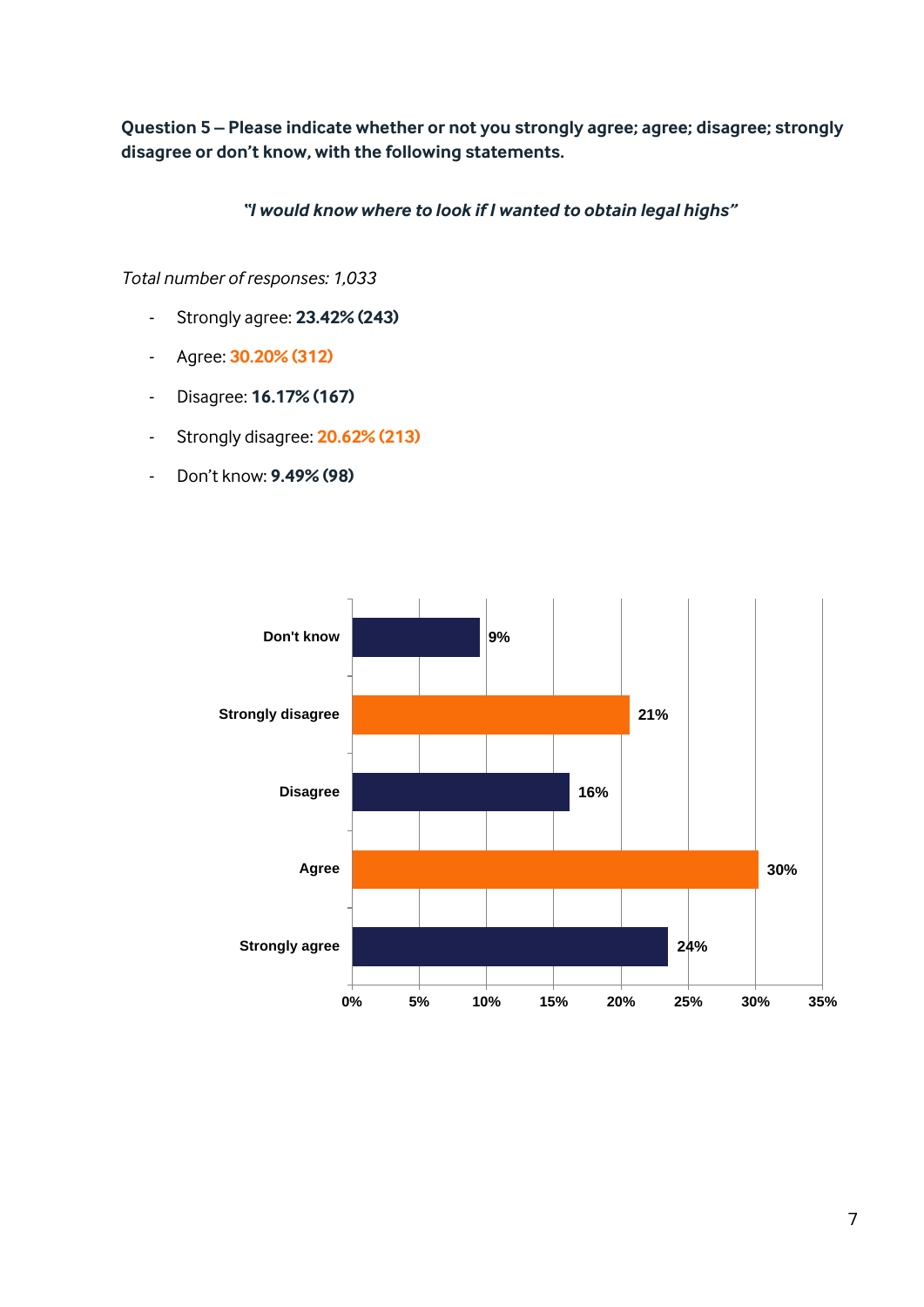### *"I am aware of the potential health risks associated with taking legal highs"*

- Strongly agree: **44.8% (462)**
- Agree: **39.34% (406)**
- Disagree: **7.07% (73)**
- Strongly disagree: **3.68% (38)**
- Don't know: **5.14% (53)**

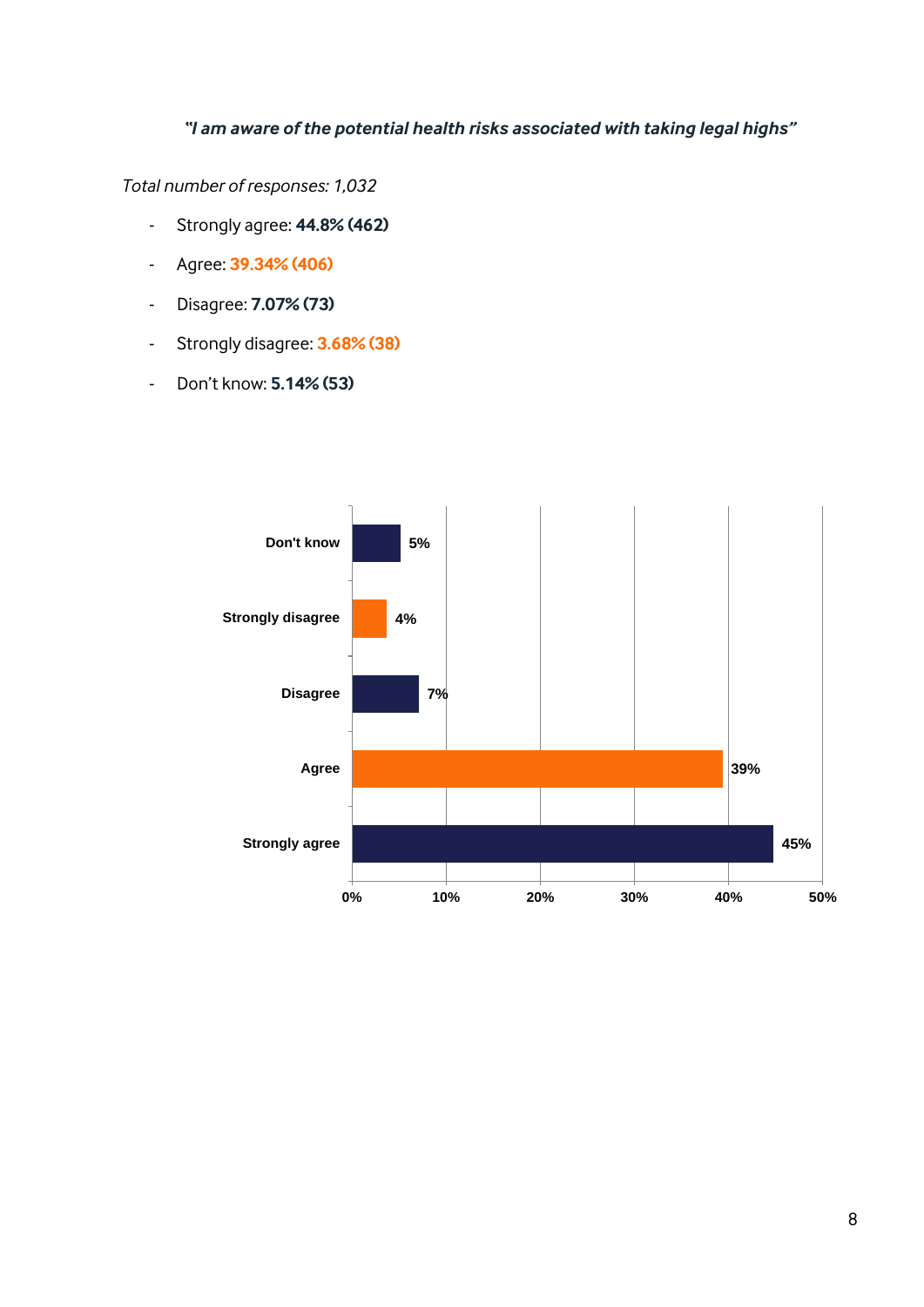#### *"I am aware that legal highs may contain illegal substances"*

- Strongly agree: **42.5% (439)**
- Agree: **38.3% (396)**
- Disagree: **8.70% (90)**
- Strongly disagree: **3.77% (39)**
- Don't know: **6.77% (70)**

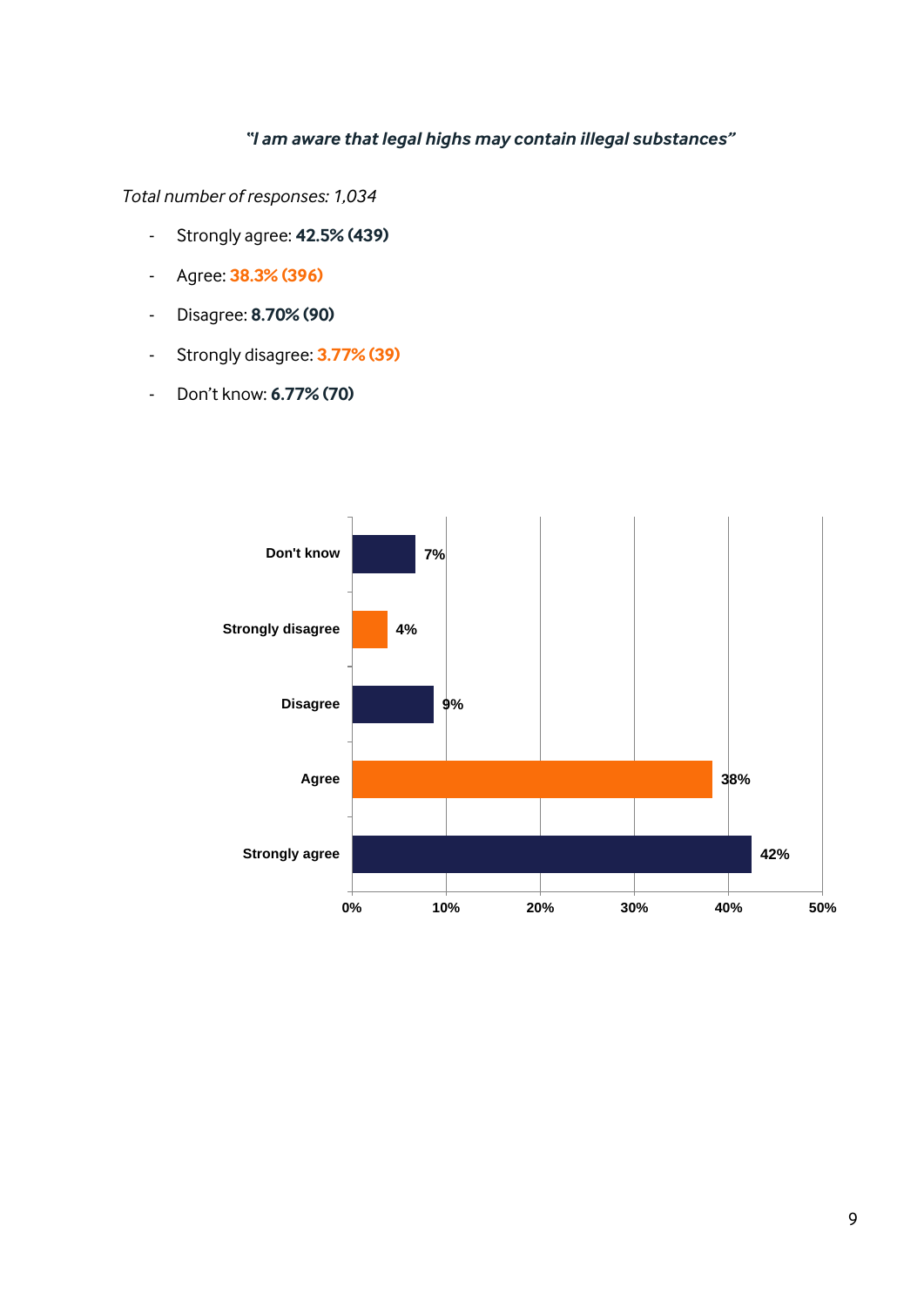#### *"I am more likely to use a legal high than a banned substance i.e. Class A/B/C drugs such as cocaine, cannabis or ecstasy"*

- Strongly agree: **6.49% (66)**
- Agree: **15.64% (159)**
- Disagree: **23.32% (237)**
- Strongly disagree: **33.95% (345)**
- Don't know: **10.4% (106)**

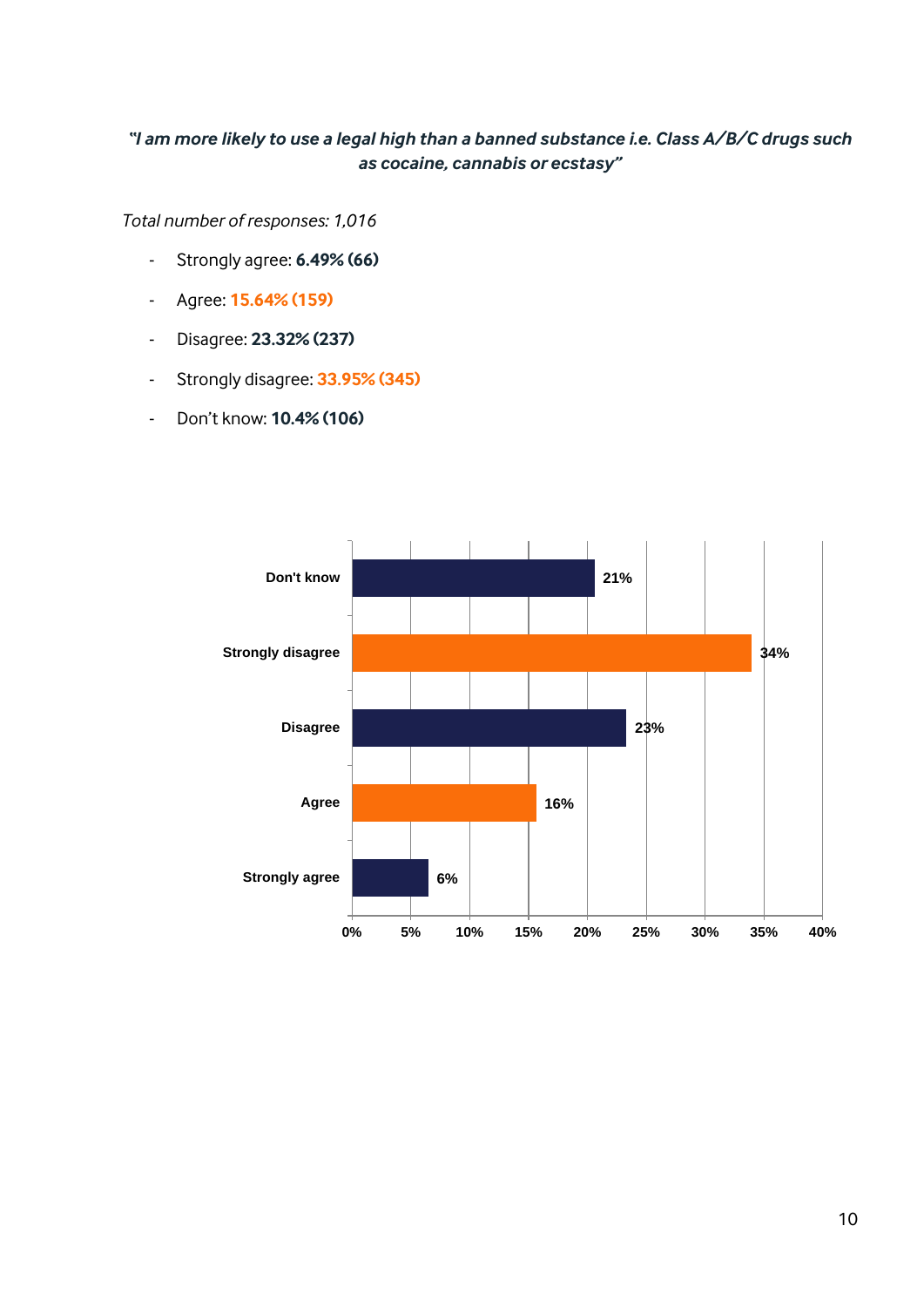#### *"I would know where to look if I wanted to access support, information and advice about legal highs"*

- Strongly agree: **23.28% (238)**
- Agree: **38.74% (396)**
- Disagree: **20.15% (206)**
- Strongly disagree: **7.43% (76)**
- Don't know: **10.4% (106)**

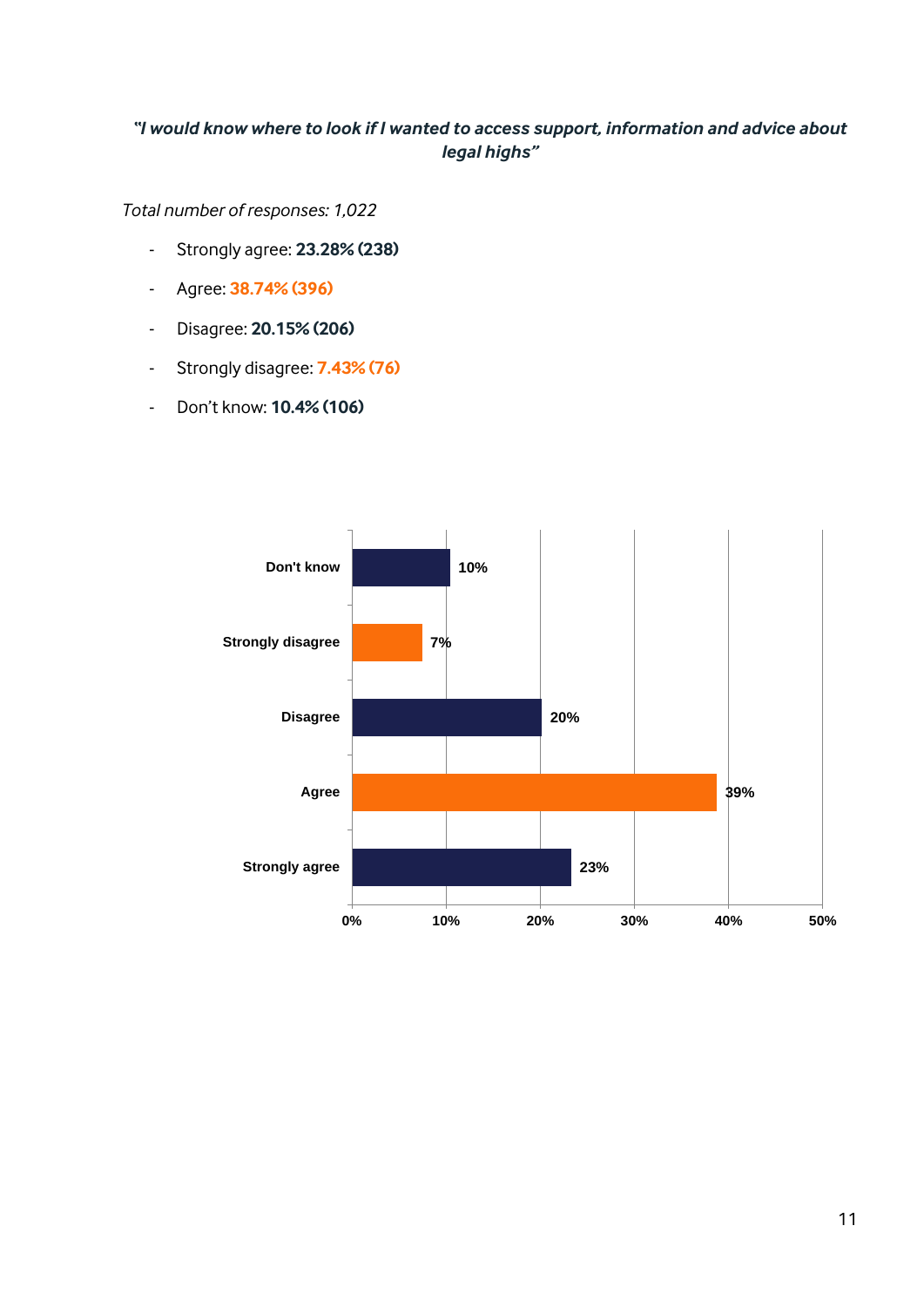**Question 6 – If you wanted to get support, information and advice about legal highs for yourself, a friend or a family member, where would you go to access this information?** 

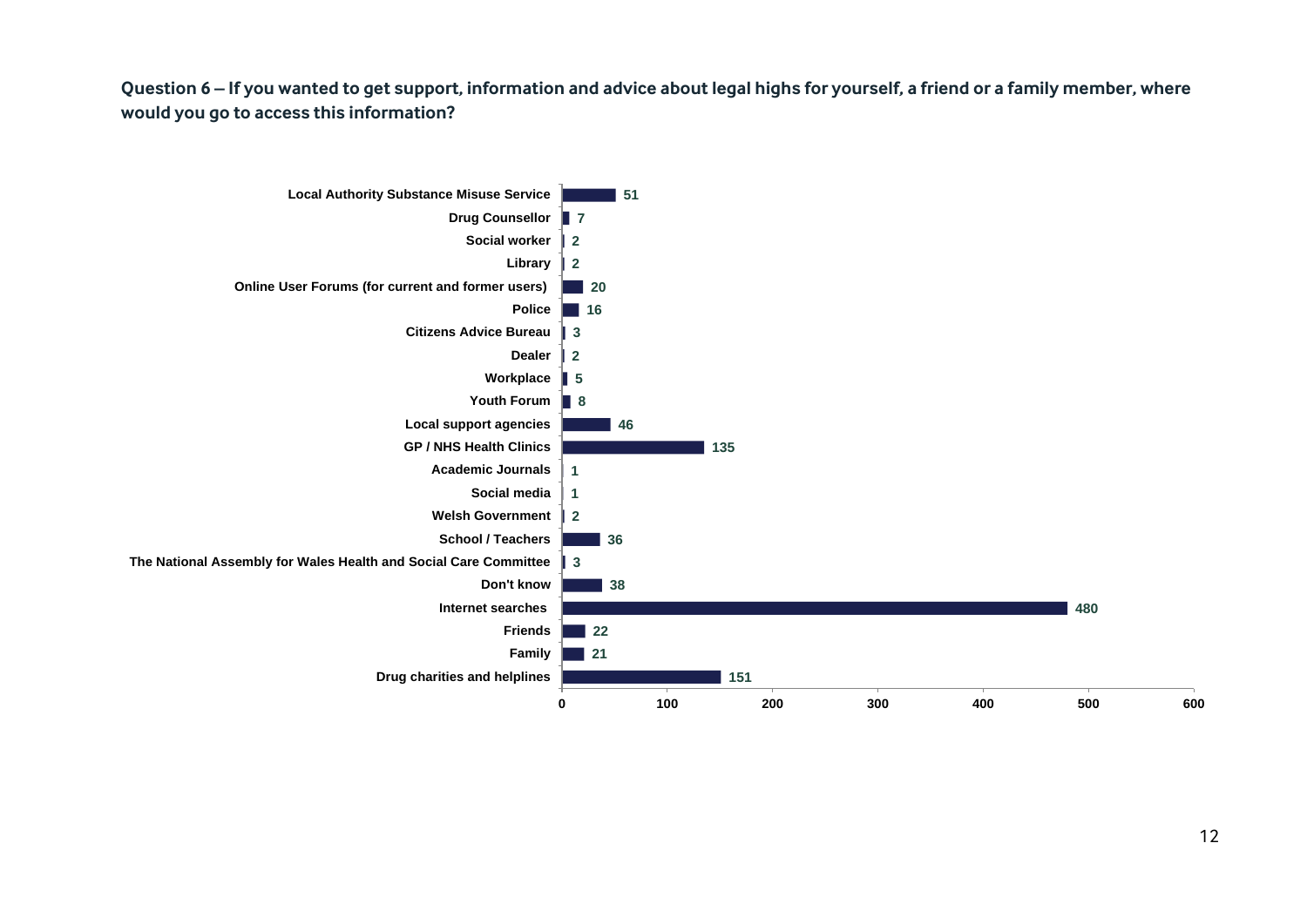#### **Question 6 – Comments**

- 480 respondents explained that they would use the internet and search engines to find more information;
- 151 individuals stated that they would contact veritable drug charities and helplines such as Talk to Frank and Dan 24/7;
- 135 people would speak to their GP or attend a health clinic for advice on legal highs;
- 51 respondents explained that they would get in touch with their local authority substance misuse service;
- 46 individuals stated they would get in touch with their local drug support agency, f.e CAIS;
- 38 people wouldn't know where to get more support, information and advice about legal highs, or how to access them;
- 36 respondents explained that they would find further information in School and through their teachers;
- 22 people would seek advice from their friends;
- 21 respondents would seek advice from their family members;
- 20 individuals stated that they would access online forums used by current and former legal high users to access support, f.e. bluelight.org
- 16 people would contact their local police force;
- 8 respondents explained that they'd find this information through their local Youth Forums;
- 7 individuals would seek advice from a drug counsellor;
- 5 people stated that they would speak with a colleague or an occupational nurse at their workplace;
- 3 respondents would contact the Health and Social Care Committee in the first instance for further advice;
- 3 individuals stated that they would contact their local Citizens Advice Bureau;
- 2 people said they would contact the Welsh Government;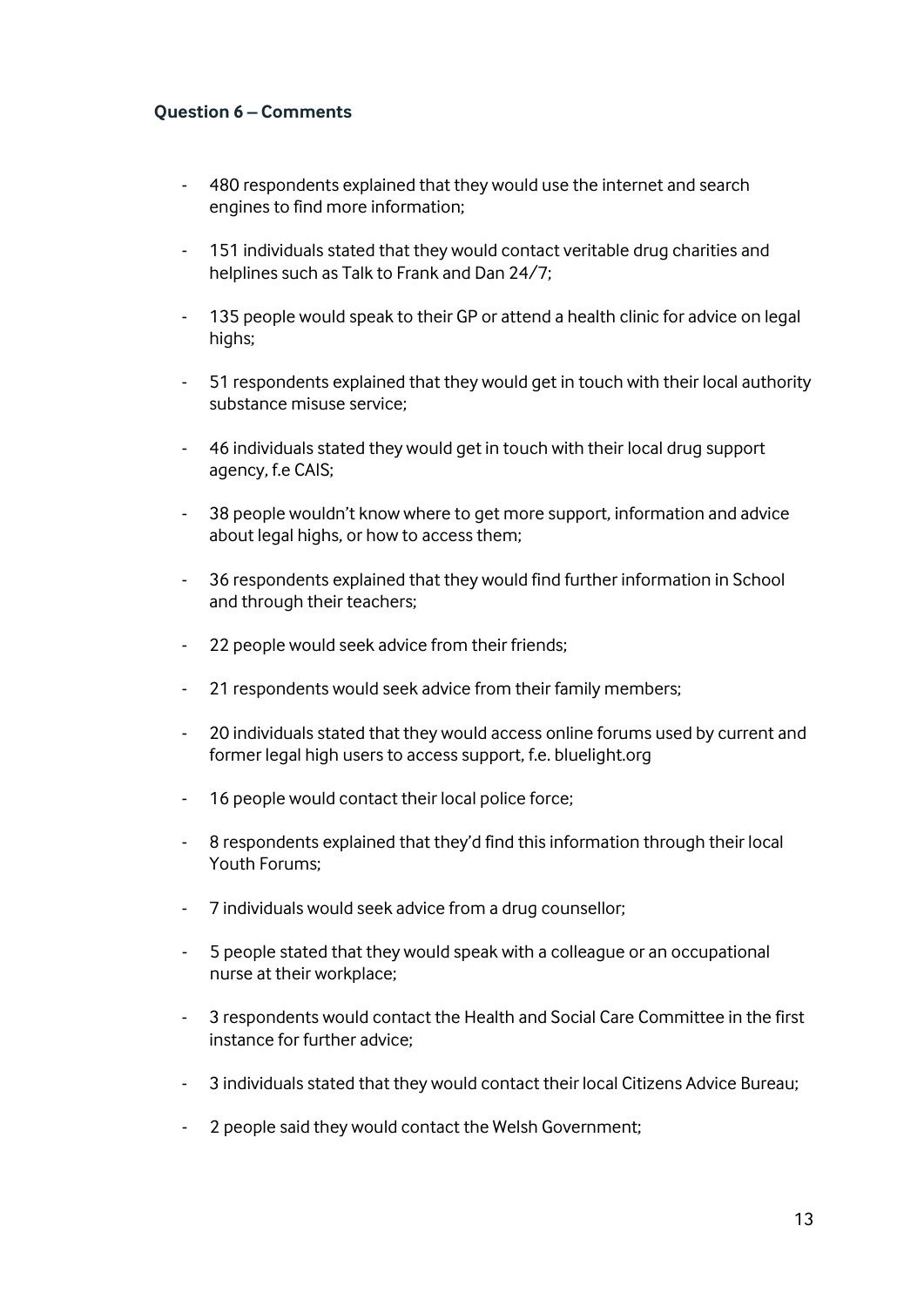- 2 respondents explained that they would speak with their drug dealer;
- 2 individuals would look for support at their local library;
- 2 people stated that they would contact a social worker;
- 1 individual felt they would find support and information through academic journals;
- 1 respondent would use social media to get more support.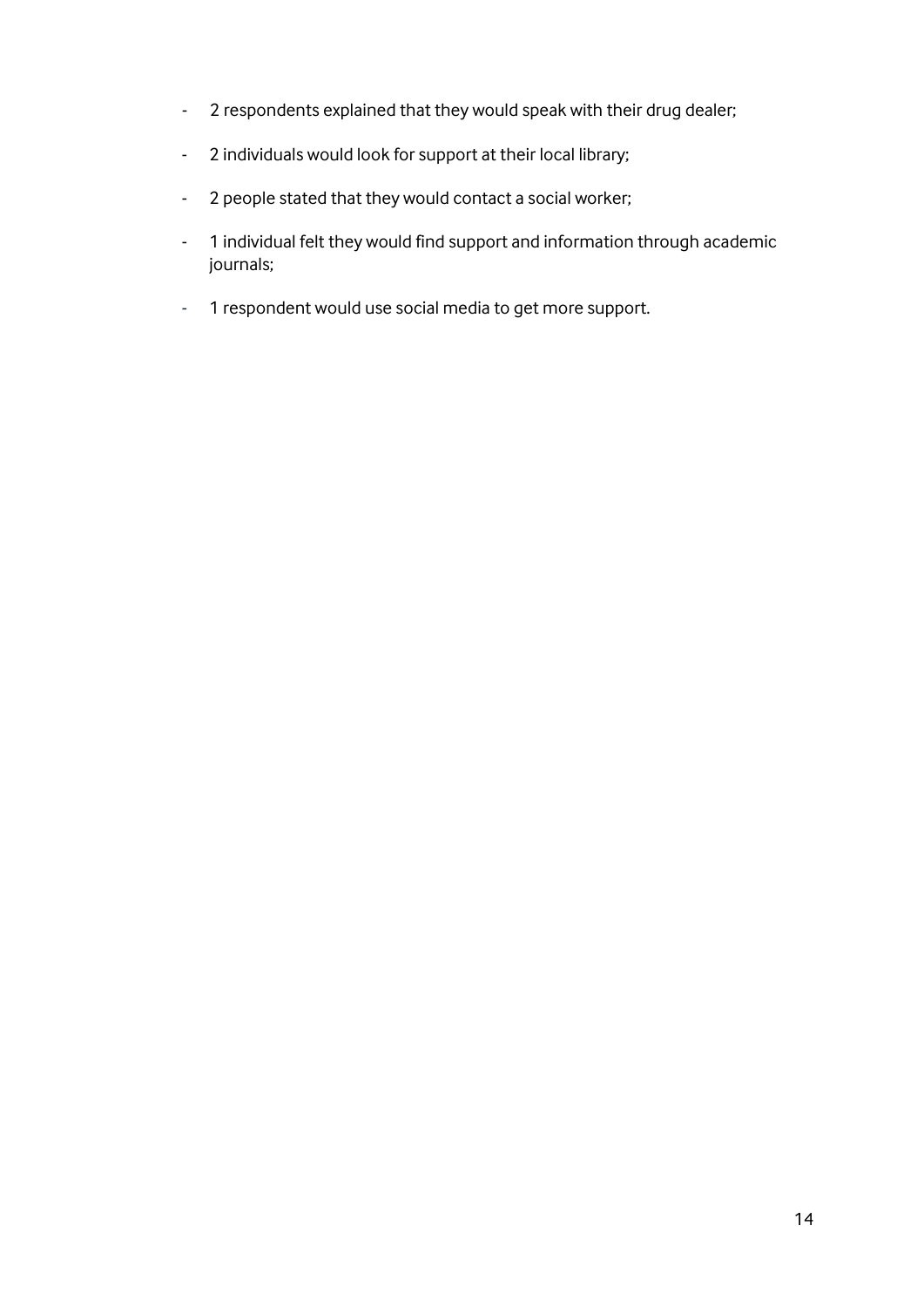**Question 7 – Do you have any other thoughts or points that you would like the Committee to consider as part of its inquiry into legal highs?** 

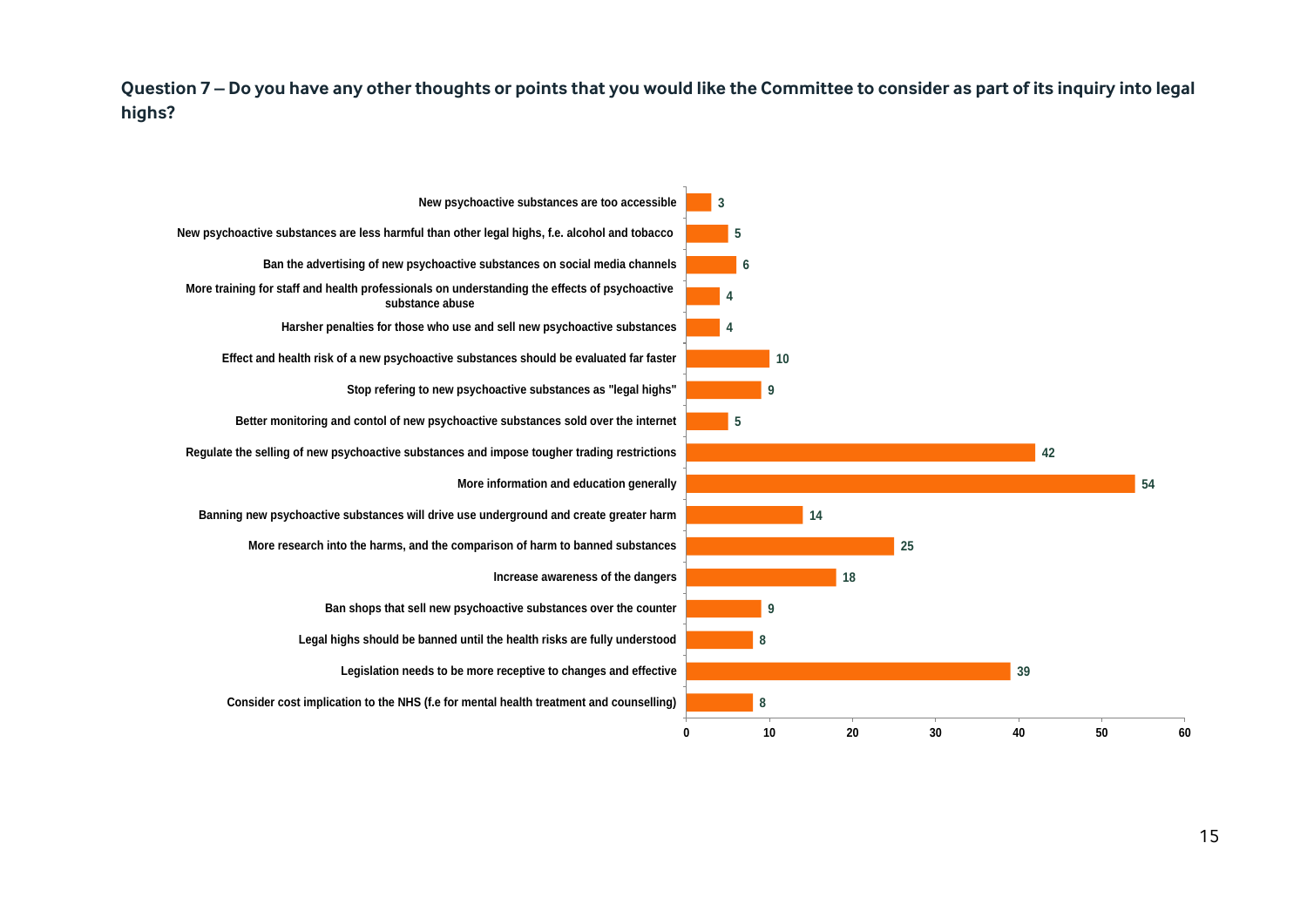#### **Comments**

- 54 respondents stated that more information should be made available to the general public, as well as better education for people of all ages;
- 42 people felt that banning new psychoactive substances would be futile, and instead, Government should attempt to regulate the "legal high" market and impose tougher trading restrictions on shops that sell them;
- 39 respondents argued that the law should be reformed in order to close the "legal" loopholes. Manufacturers of new psychoactive substances are always one step ahead and the law needs to be receptive to this;
- 25 people felt that more research should be undertaken into the health risks of taking "legal" substances, and compare the harms of taking both legal and illegal substances;
- 18 respondents argued for increased awareness of the dangers of taking new psychoactive substances;
- 14 people felt that banning new psychoactive substances outright would only serve to drive the market underground, thereby allowing criminals to profit;
- 10 respondents argued that new psychoactive substances and their effects should be tested and evaluated faster;
- 9 people felt that shops that sell new psychoactive substances over the counter should be closed and banned;
- 8 respondents argued that new psychoactive substances should be banned until the health risks are fully understood;
- 8 people felt that consideration should be given to the cost implication on the NHS who ultimately treat new psychoactive substance misusers;
- 6 respondents argued for a ban on advertising new psychoactive substances on social media channels (f.e. Facebook and Twitter);
- 5 people felt that there needs to be better monitoring and control of substances sold over the internet;
- 5 respondents argued that new psychoactive substances pose no greater health, and perhaps a lesser threat, than alcohol and tobacco;
- 4 people felt that there should be harsher penalties for those who are caught using or selling new psychoactive substances;
- 4 respondents requested more training for professionals on understanding new psychoactive substance abuse;
- 3 people felt that new psychoactive substances are too accessible.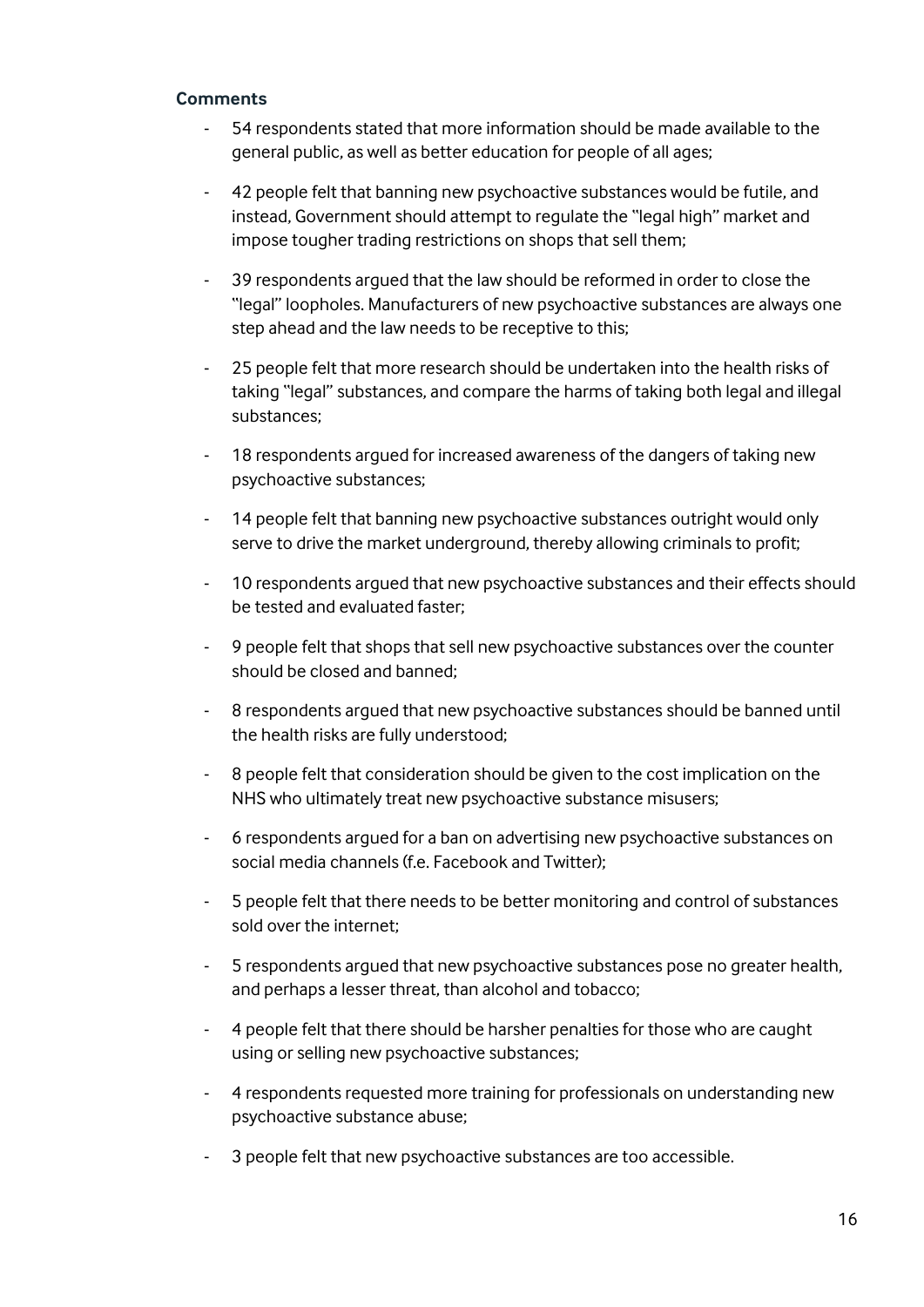#### **Question 8 – What is your age?**

- 16 or under: **20.8% (207)**
- 17 24: **31.3% (312)**
- 25 44: **30% (299)**
- 45 59: **14.14% (141)**
- 60 64: **1.40% (14)**
- 65 or over: **1.50% (15)**
- Prefer not to say: **0.90% (9)**



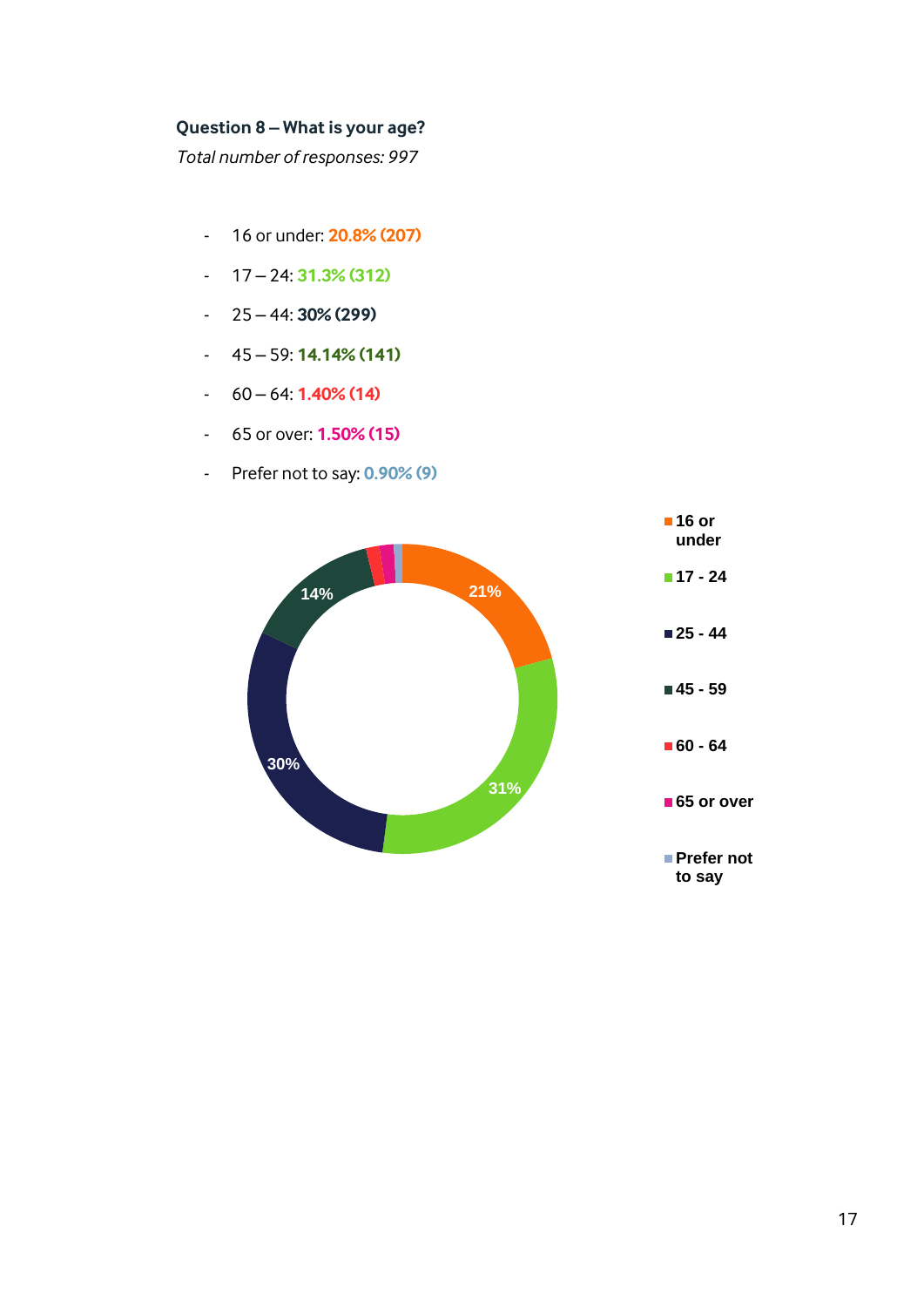#### **Question 9 – What is your gender?**

*Total number of responses: 993*

- Male: **43.20% (429)**
- Female: **56.00% (556)**
- Prefer not to say: **0.80% (18)**



#### **Do you identify as transgender?**

- Yes: **1.74% (17)**
- No: **94.55% (920)**
- Prefer not to say**: 3.7% (36)**